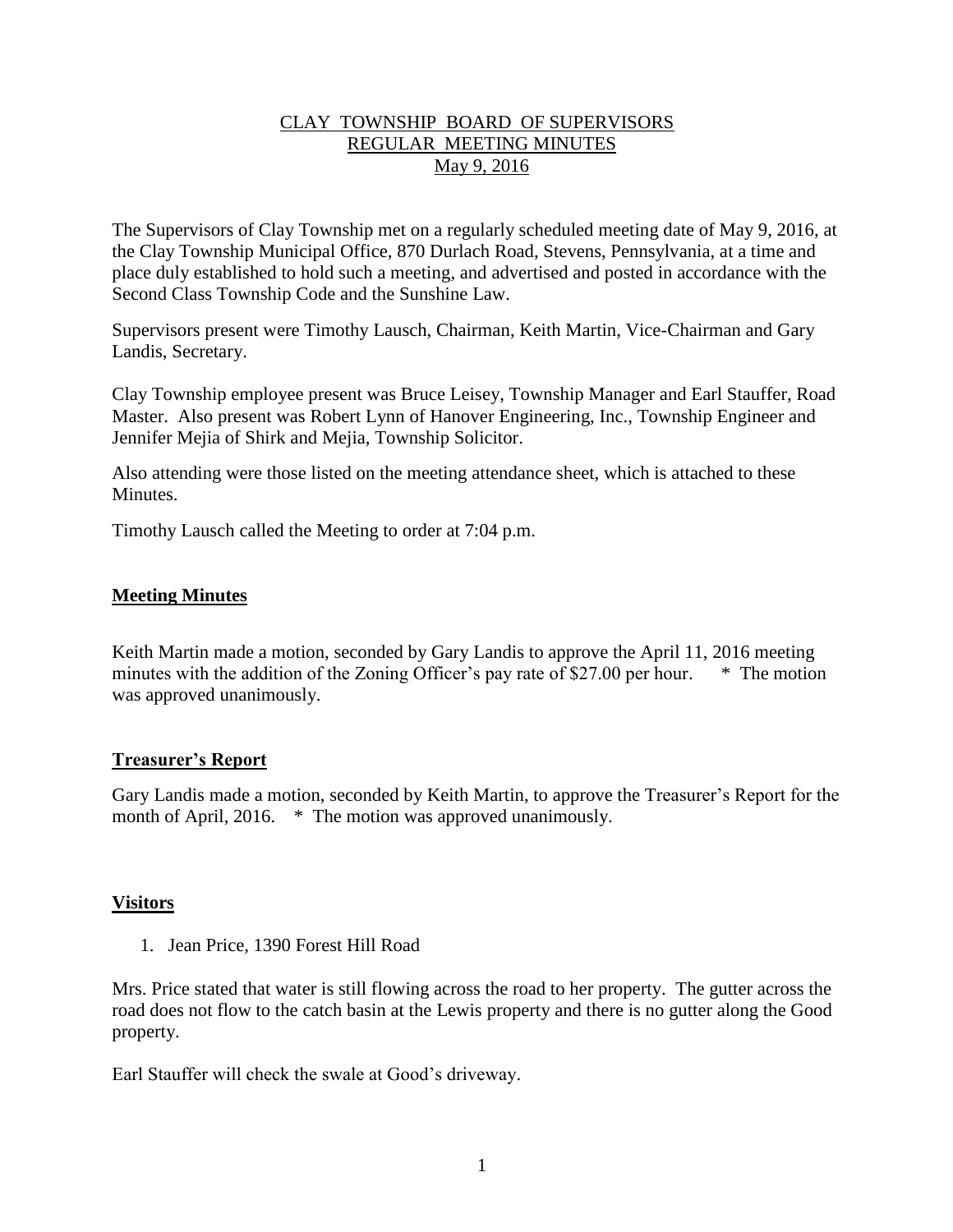Mrs. Price also stated that trucks are getting off the road at the intersection of Kleinfelltersville Road and Forest Hill Road and making ruts in her yard.

The Board of Supervisors suggested installing a corner fence section to direct the trucks off the grass.

Gary Landis suggested that she take pictures of the water problem and that he and Earl will stop out to investigate her concerns.

No other decisions were made at this time.

# **Engineer's Report**

1. Lincoln Storage – Sketch Plan

Applicant was not in attendance at the meeting.

Item was tabled.

2. Premier R&G Properties – Lot Add-On Plan

Applicant was not in attendance at this time.

Item was tabled until later in the meeting.

3. MBTT Partners – Execute MOU and SWM Agreement, Approve Cost Opinion

After review, Gary Landis made a motion, seconded by Keith Martin to approve and execute the MOU and SWM Agreement and the Cost Opinion in the amount of \$8,244.50. \* The motion was unanimously approved.

4. Clay School Rd Apartments – Execute MOU, SWM Agreement and Land Development Agreement

After review, Keith Martin made a motion, seconded by Gary Landis to approve and execute the MOU, SWM Agreement and Land Development Agreement. \* The motion was unanimously approved.

Gary Landis voiced his opposition again with granting a waiver of the Stormwater Easement on the plan. He felt the requested relief from the required 20'stormwater easement was more than needed.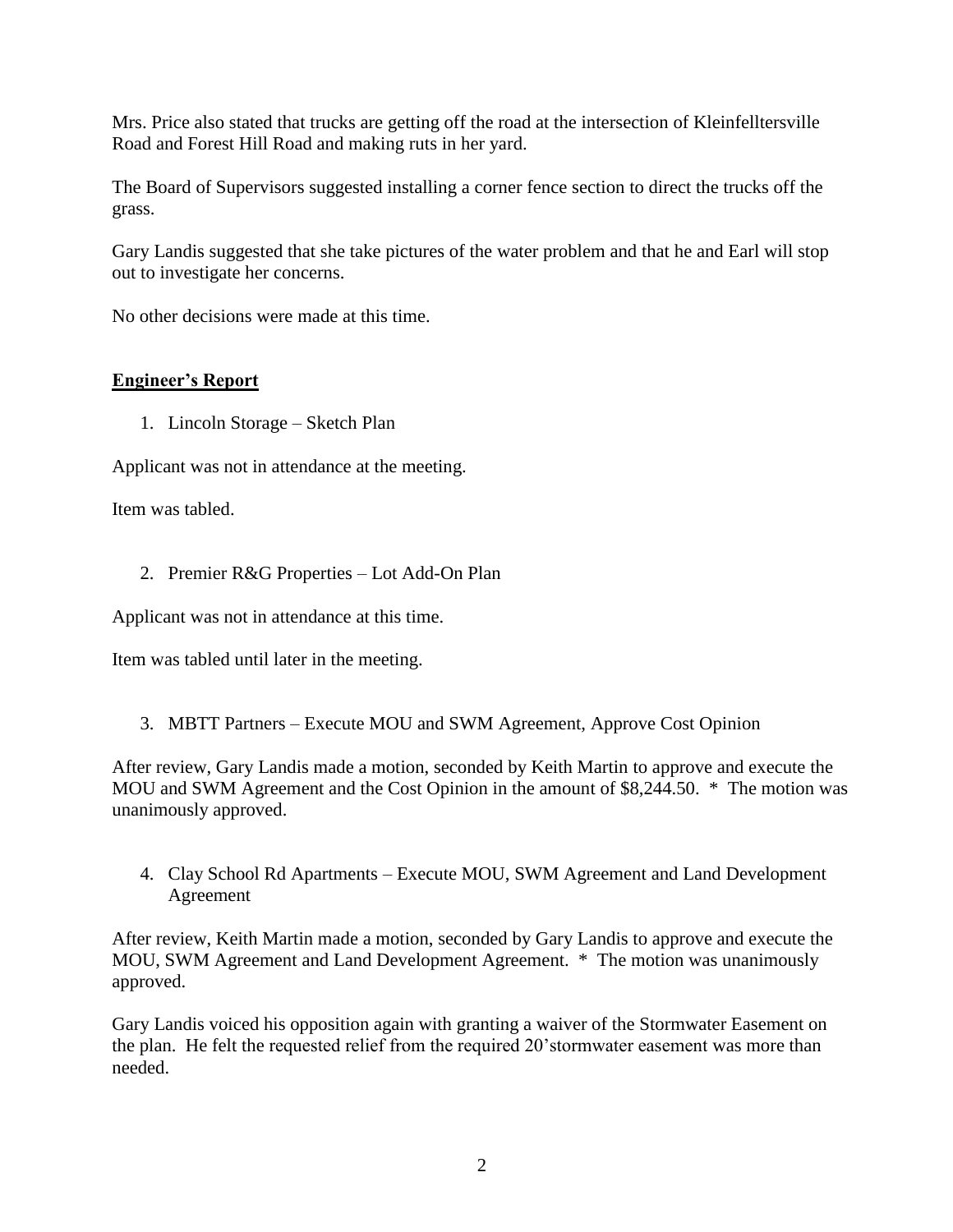\*\* Keith Martin excused himself from the meeting because of a conflict with the next agenda item. \*\*

# 5. Countryside Enterprises – Update on Traffic Study

Marlin Sensenig, Developer and Tom Matteson, Diehm & Sons discussed the revised draft traffic study with the Board of Supervisors. The draft study has not been provided to the Township. The developer provided a sketch of the proposed improvements that would be required by the revised traffic study to the intersection at Woodcorner Road, Durlach Road and Rt 322. The estimated cost of the improvements is \$200,000 to \$300,000.

The Developer stated that since he is required to install a sewer pump station and also provide intersection improvements, he asked if the Board of Supervisors would consider contributing to the cost of the intersection improvements if he installed the sewer pump station.

The Board of Supervisors asked him to put his request in writing and they will review for consideration.

No other decisions were made at this time.

\*\* Keith Martin returned to the meeting. \*\*

2. Premier R&G Properties – Lot Add-On Plan

Tom Matteson, Diehm & Sons, reviewed the plan with the Board of Supervisors. The developer owns two lots comprising the "shirk farm" located at 2033 West Main Street and a third lot at 2059 West Main Street, Ephrata. The developer is proposing to straighten the property lines on the three lots to make the joint property line of the shirk farm lot and 2059 W Main St lot perpendicular with 322.

Gary Landis stated that he did not like the process of requesting a waiver of land development to construct 4 apartment units in the barn and then add 3 apartment units in the house after the waiver was already approved.

Gary Landis made a motion, seconded by Keith Martin to approve the following modifications per the Hanover Engineering letter dated 4/15/16. \* The motion was unanimously approved.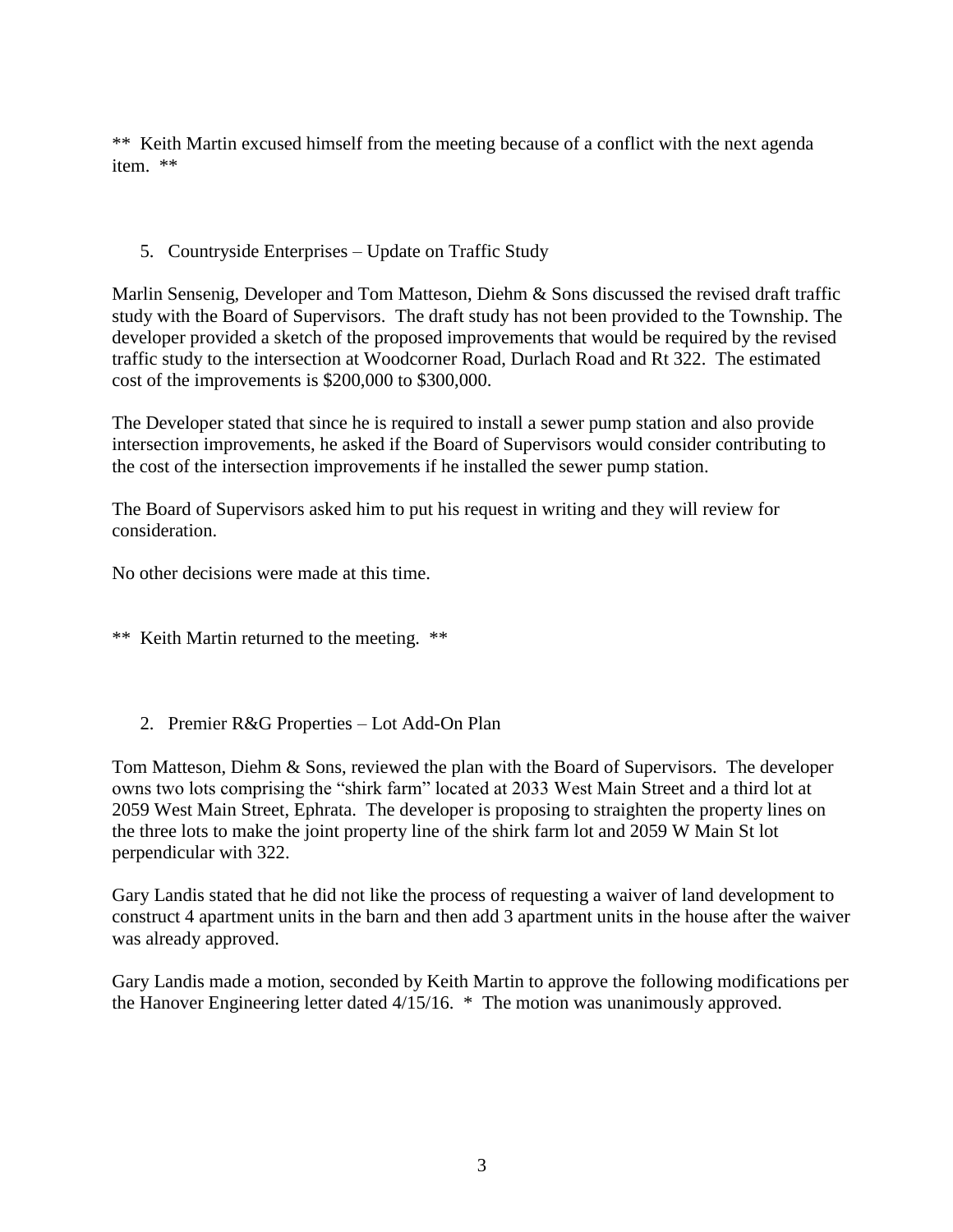#### Section 402.A.1 – Plan Scale

The applicant is requesting a modification of the requirement for the plan to be drawn at a scale of 10, 20, 30, 40 or 50 feet to the inch. The justification provided is that the properties involved with the plan total 62.24 acres in size. The applicant notes that the total tract boundaries per the field survey have been shown at a plan scale of 100 feet to the inch to allow the entire property to be shown on a single plan sheet and that the plan is legible at this scale. The applicant also notes that the plan is simple in that it is proposing the addition of a small parcel (Parcel "A") to an adjacent property (Lot No. 1), and that the reorientation of an existing tract line between two (2) existing properties (Lot No. 1 and 2). No new construction or excavation is proposed on the plan.

## Section 402.C.4.D – The plan shall provide the location of existing utility mains and existing stormwater management facilities on the subject tract

The applicant is requesting a modification of the requirement to show the location of existing utility mains and existing stormwater management facilities on the subject tract. The justification provided is that the plan proposes minor shifts to the property lines and that the location of the features would require additional field survey and expense to the applicant with no discernible benefit. The applicant notes that the plan proposes no construction of any kind. The applicant also notes that they have determined the approximate locations of the water and sewer mains and have shown them on the plan for reference.

The applicant shall verify the location and ownership of the existing stormwater facilities and that they will not be affected by the proposed plan. If any existing drainage or utility easements are affected the information shall be provided to address whether the agreements require updates.

### Section 402.C.4.F – The plan shall provide the location of wetlands on the subject tract The applicant is requesting a modification of the requirement to show the location of welands on the subject tract. The justification provided is that the plan proposes minor shifts to the property lines and that the location of the features would require additional field survey and expense to the applicant with no discernible benefit. The applicant notes that the plan proposes no construction of any kind.

# Section 403.D.17.f – Finished floor elevation of all residential units

The applicant is requesting a modification of the requirement to provide finished floor elevations of all residential units. The justification provided is Lots 2 and 3 both contain existing dwelling units, there is no new construction, grading or excavation proposed. It is also noted that the existing dwellings are not located close to any floodplains.

# Section 607.A – Monuments shall be placed at all angles along the street

The applicant is requesting a modification of the requirement to place monuments at all angles along the street. The justification provided is that the property is larger than 10-acres, therefore, the requirement conflicts with the provision of Section 402.B.6, which states that properties larger than 10 acres need not be surveyed. The applicant notes that they have not surveyed West Main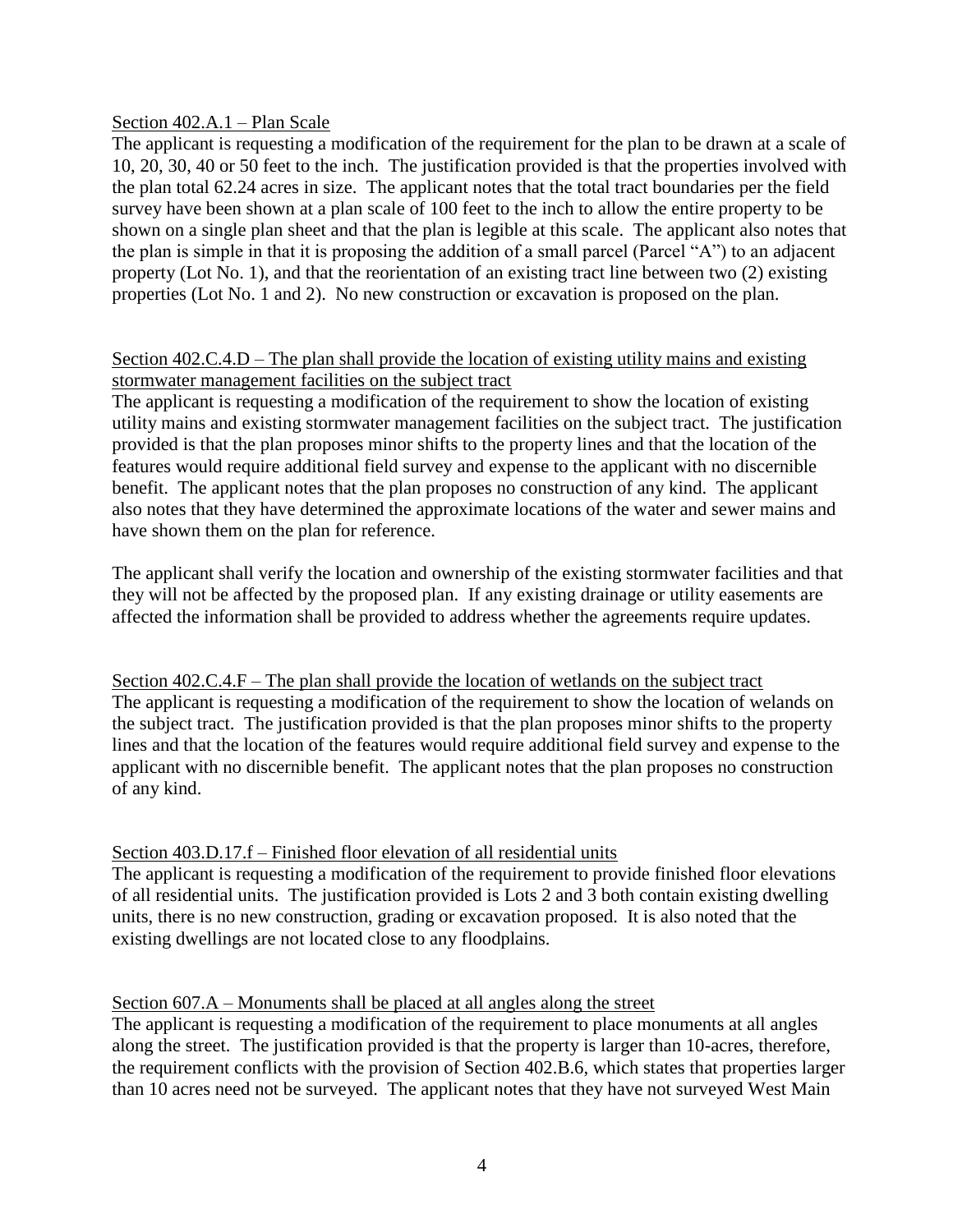Street and that the location of the roadway and its associated right-of-way is approximate and reasonable accurate as shown on the plan, but monuments can only be placed if a survey of the entire frontage is performed.

Keith Martin made a motion, seconded by Gary Landis to approve the Lot Add-On plan contingent on compliance with the Hanover Engineering letter dated 4/15/16. \* The motion was approved unanimously.

# **Old Business**

1. Transfer Brickerville Ambulance first run territory to NWEMS

Keith Martin made a motion, seconded by Gary Landis to transfer Brickerville Ambulance first run territory to Northwest EMS as noted in the letter received from Gardner & Stevens, PC dated 4/22/16. \* The motion was unanimously approved.

# **New Business**

1. Execute BB&T Pension Document

After review, Gary Landis made a motion, seconded by Keith Martin to approve Keith Martin, Gary Landis, Tim Lausch and Bruce Leisey as authorized signers to instruct BB&T on Pension matter on behalf of Clay Township. \* The motion was approved unanimously.

2. Approve Advertising of 25 MPH Speed Limit Ordinance on Durlach Hill Road

Keith Martin made a motion, seconded by Gary Landis to approve advertising of the proposed Ordinance which would post the speed limit on Durlach Hill Road as 25 MPH. \* The motion was approved unanimously.

3. Award Bids for Paving and Line Painting

Keith Martin made a motion, seconded by Gary Landis to award bids for 54,176 sq yd of Ultra Thin Friction Course paving at a cost of \$5.00 per sq yd for a total amount of \$270,880.00 to Asphalt Maintenance Solutions and 139,000 feet single 4" white traffic line, 120,000 feet single 4" yellow traffic line and 139,000 double 4" yellow traffic line for a total amount of \$24,165.00 to A-1 Traffic Solutions. \* The motion was unanimously approved.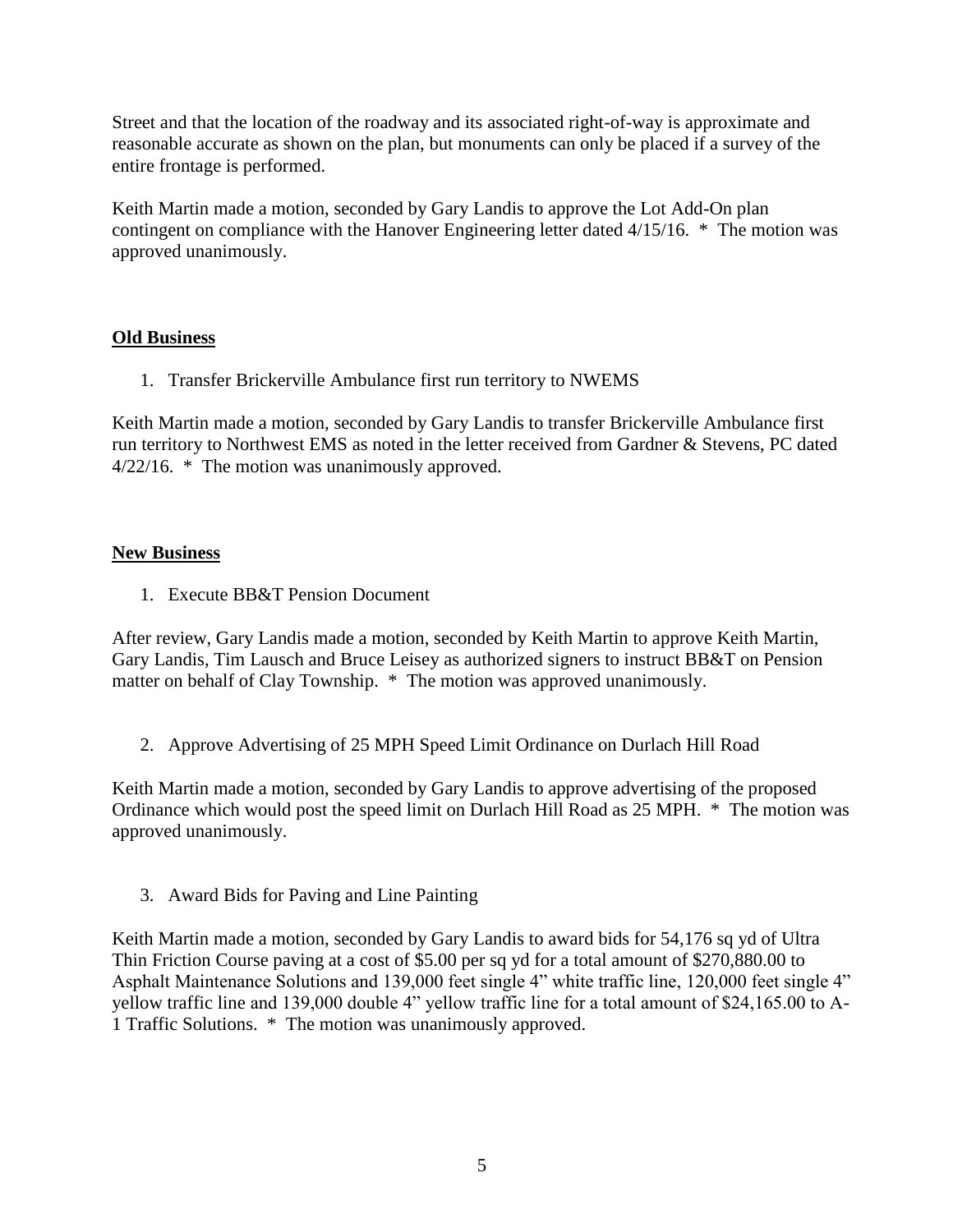#### **Executive Session**

Gary Landis made a motion, seconded by Keith Martin to enter into Executive Session at 9:05 PM to discuss potential litigation issues. \* The motion was approved unanimously.

Gary Landis made a motion, seconded by Keith Martin to exit Executive Session at 9:35 PM. \* The motion was approved unanimously.

No decisions were made in Executive Session.

#### **Bills to be Paid**

General Fund

Keith Martin made a motion, seconded by Gary Landis, to approve the General Fund bills totaling  $$38,254.71$  for the month of April.  $*$  The motion was approved unanimously.

Rec Fund

Keith Martin made a motion, seconded by Gary Landis, to approve the Recreation Fund bills totaling \$1,694.85 for the month of April. \* The motion was approved unanimously.

# Sewer Fund

Keith Martin made a motion, seconded by Gary Landis, to approve the Sewer Fund bills totaling \$4,608.27 for the month of April.  $*$  The motion was approved unanimously.

#### **Reports for the Month**

- 1. Chief of Police / Police Department
- 2. Fire Companies / Ambulance
- 3. DMR
- 4. Planning Commission Minutes
- 5. Engineer's Report
- 6. Manager's Report
- 7. Zoning Officer's Report
- 8. Road Master's Report